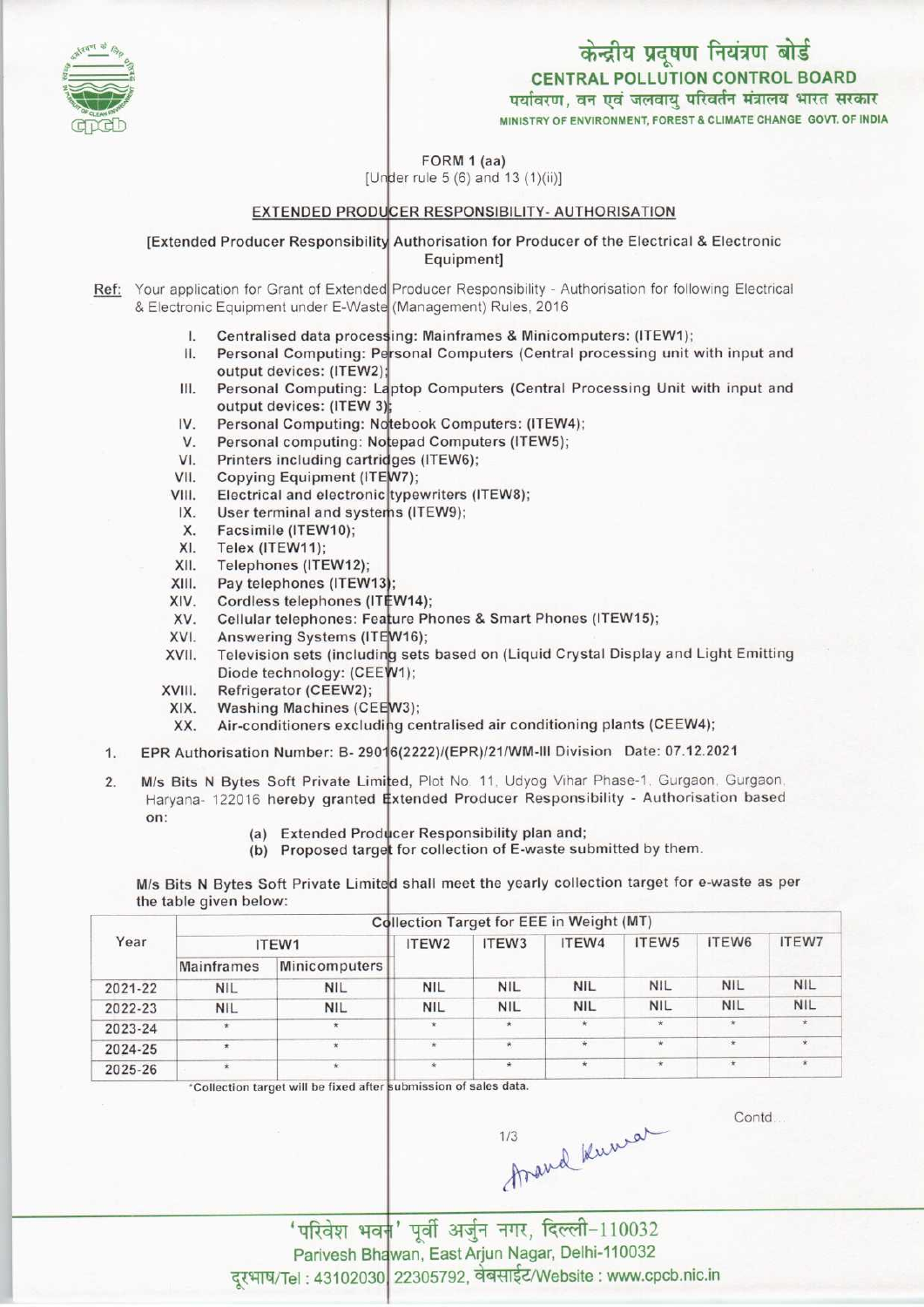

#### From pre page.....

| Year    | <b>Collection Target for EEE in Weight (MT)</b> |            |            |            |            |            |            |                    |                 |  |  |
|---------|-------------------------------------------------|------------|------------|------------|------------|------------|------------|--------------------|-----------------|--|--|
|         | ITEW8                                           | ITEW9      | ITEW10     | IITEW11    | ITEW12     | ITEW13     | ITEW14     | ITEW15             |                 |  |  |
|         |                                                 |            |            |            |            |            |            | Feature<br>Phones  | Smart<br>Phones |  |  |
| 2021-22 | <b>NIL</b>                                      | <b>NIL</b> | <b>NIL</b> | <b>NIL</b> | <b>NIL</b> | <b>NIL</b> | <b>NIL</b> | <b>NIL</b>         | <b>NIL</b>      |  |  |
| 2022-23 | <b>NIL</b>                                      | <b>NIL</b> | <b>NIL</b> | <b>NIL</b> | <b>NIL</b> | <b>NIL</b> | <b>NIL</b> | <b>NIL</b>         | <b>NIL</b>      |  |  |
| 2023-24 | $\hat{\mathbf{x}}$                              | $\star$    | $\star$    | $\star$    | $^\star$   | $\star$    | $\star$    | $\star$            |                 |  |  |
| 2024-25 | $\star$                                         | $\star$    | $\star$    | 東          | $\star$    | $\star$    | $\star$    | $\dot{\mathbf{x}}$ | $\star$         |  |  |
| 2025-26 | $\star$                                         | $\star$    | $\star$    | $\star$    | $\star$    | $\star$    | $\star$    | $\star$            | $\star$         |  |  |

| Year    |            | Collection Target for EEE in Weight (MT) |                   |                   |            |  |  |  |
|---------|------------|------------------------------------------|-------------------|-------------------|------------|--|--|--|
|         | ITEW16     | CEEW1                                    | CEEW <sub>2</sub> | CEEW <sub>3</sub> | CEEW4      |  |  |  |
| 2021-22 | <b>NIL</b> | <b>NIL</b>                               | <b>NIL</b>        | <b>NIL</b>        | <b>NIL</b> |  |  |  |
| 2022-23 | <b>NIL</b> | <b>NIL</b>                               | <b>NIL</b>        | <b>NIL</b>        | <b>NIL</b> |  |  |  |
| 2023-24 | ÷          | ÷                                        | ŵ.                |                   | $\star$    |  |  |  |
| 2024-25 |            |                                          |                   |                   | $\star$    |  |  |  |
| 2025-26 |            |                                          | *                 |                   | $\star$    |  |  |  |

\*Collection target will be fixed aft

- 3. The Authorisation shall be valid for a period of five (5) years from date of issue with following conditions:
	- You shall strictly follow the approved Extended Producer Responsibility plan, a copy of which is enclosed herewith as Enclosure
	- You shall ensure that collection mechanism or collection Centres are set up or designated as per the details given in the Extended Producer Responsibility plan and that shall be completed before the proposed dates if any in the EPR Plan (list of collection Centres and the toll free numbers for reverse logistics enclosed);
	- You shall ensure that all the collected e-waste is channelized to recycler/dismantler M/s E-waste Recyclers India, Shed No.15, Roz ka Meo Industrial Area, Nuh, Haryana and records shall be maintained at recycler/dismantle and your end
	- You shall maintain records, in Form-2 of these Rules, of e-waste and make such records available for scrutiny by Central Pollution Control Board
	- You shall file annual returns in Form-3 to the Central Pollution Control Board on or before 30th day of June following the financial year to which that returns relates.

## General Terms & Conditions of the Authorisation:

- The authorisation shall comply with provisions of the Environment (Protection) Act, 1986  $a<sub>x</sub>$ and the E-waste (Management) Rules,2016 made there under
- The authorisation or its renewal shall be produced for inspection at the request of an officer  $b$ . authorised by the Central Pollution Control Board
- Any change in the approved Extended Producer Responsibility plan should be informed to C. Central Pollution Control Board within 15 days on which decision shall be communicated by Central Pollution Control Board within sixty days

Contd...

2/3 kenner